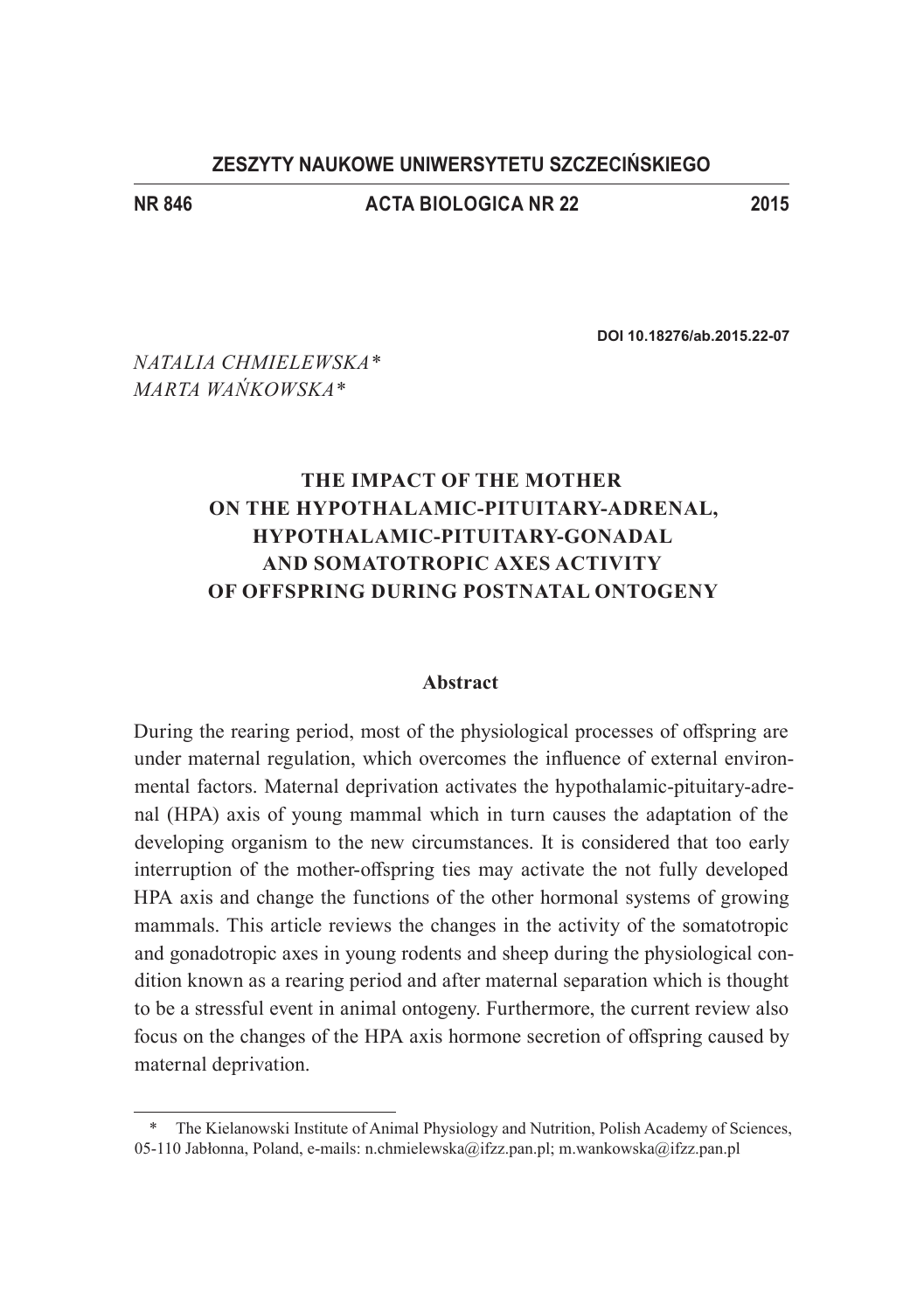**Keywords:** maternal deprivation stress, postnatal ontogeny, puberty onset, weaning

#### **Introduction**

Ontogeny includes a series of morphological and physiological changes from conception to formation of the mature organism. In the early stages of mammalian ontogeny the dominating processes are the growth connected with increasing number of cells and differentiation involving the qualitative changes of individual types of cells. Close coordination of these processes determines the normal postnatal development of offspring and leads to puberty (Ojeda, Jameson 1977; Jansen 1982; Wańkowska, Polkowska 2006; Wańkowska et al. 2008a; Wańkowska et al. 2008b; Wańkowska et al. 2010a; Wańkowska et al. 2010b; Wańkowska 2012; Wańkowska et al. 2012).

Birth, weaning and puberty are pivotal events in the mammalian postnatal ontogeny. According to them, there are following stages of development: neonatal, infantile, juvenile and pubertal. Neonatal and infantile stages are parts of the rearing period. This schema pertain to species with relatively long ontogeny (Ebling 2005; Wańkowska et al. 2008a; Wańkowska et al. 2008b; Wańkowska et al. 2010a; Wańkowska et al. 2010b).

During the rearing period, most of the offspring's physiological processes are under maternal regulation. Creating the psychoemotional and physiological bonds the mother reduces the influence of external environmental factors on the development of the young mammal (Levine et al. 1993; Van Oers et al. 1999). Furthermore, suckling plays a key role in the regulation of postnatal ontogeny. Endogenous opioids are synthesized in the offspring's brain during suckling (Smotherman, Robinson 1992) and are responsible for the psychoemotional connection between the mother and her young (Agmo et al. 1997). Disturbances between mother-offspring relations were observed after using of the opioid receptor antagonist (Kalin et al. 1995). Colostrum and the mother's milk are not only the source of balanced nutrients but also of immunoglobulins responsible for the modulation of immunological response of developing offspring (Fitzsimmons et al. 1994).

The HPA axis is responsible for the adaptation of the organism to the stress condition. Compared with other hormonal axes the activity of the HPA axis is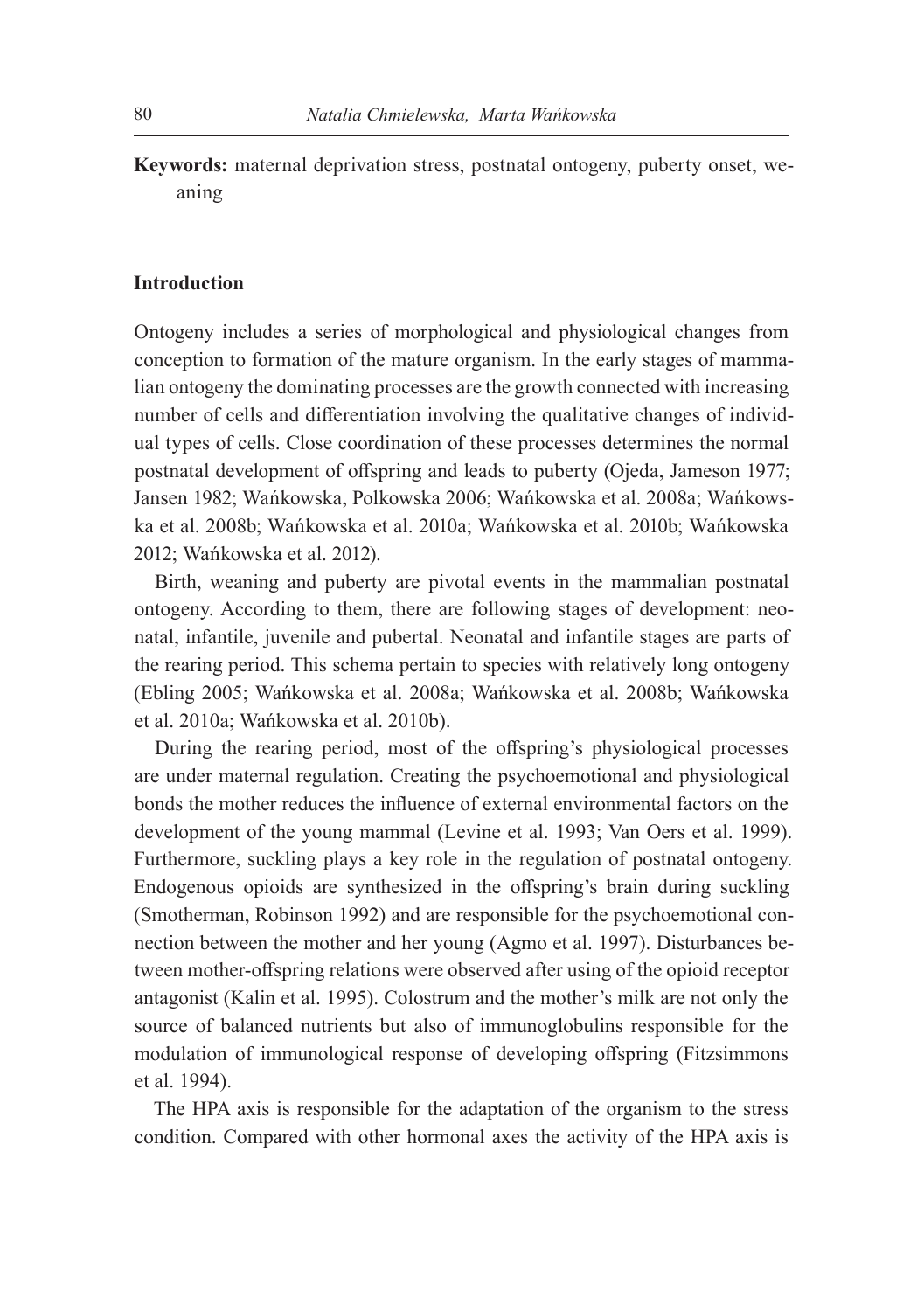inhibited the most during the rearing period. In rats between 4 and 16 day of life (rearing period) the quiescence of the HPA axis function is observed and only strong stressors like maternal separation appears to activate the stress axis. This incomplete adrenal response during the postnatal period is named Stress Hyporesponsive Period (SHRP), and is connected with the HPA axis immaturity (Levine et al. 1991; Levine et al. 1993; Dent et al. 2000).

Weaning is a strong stimulus of the HPA axis and is believed to influence the main physiological processes involved in progress of postnatal ontogeny. Despite this, maternal deprivation might be perceived as a physiological aspect of offspring development (Kuhn et al. 1990; Levine et al. 1993; Iqbal et al. 2005; Wańkowska et al. 2006; Polkowska, Wańkowska 2010; Wańkowska, Polkowska 2010).

Farm animal breeders due to economic reasons strive for the earliest possible separation of young from their mothers. However, numerous findings indicate adverse effects of maternal separation on the activity of young animals hormonal axes involved in growth, development and puberty (Juarez et al. 1988; Kuhn et al. 1990; Pihoker et al. 1993; Liu et al. 1997; Schmidt et al. 2004; Wańkowska et al. 2006; Polkowska, Wańkowska 2010; Wańkowska, Polkowska 2010). The effect of the maternal deprivation depends on species, age and experiment design. This review will focus on changes in the somatotropic and HPG axes activity during postnatal ontogeny. The emphasis will be paid to description of the central mechanisms of the growth and reproduction after maternal separation.

#### **Somatotropic axis secretory activity during growth**

Somatostatin and growth hormone releasing hormone (GHRH) are pivotal neuropeptides in the somatotropic axis. Their antagonistic influence regulates the growth hormone (GH) secretion. Somatostatin is synthesized in the periventricular nucleus (PVN) and the arcuate nucleus (ARC) of the hypothalamus and inhibits the secretory activity of GH cells in the pituitary. Growth hormone releasing hormone released from the ARC stimulates the synthesis and release of GH in the pituitary cells. Circulating GH suppresses its own synthesis through reducing of the effectiveness of the GHRH secretion and the enhancement of the somatostatin secretion (Farhy et al. 2003). Growth hormone elicits its effects directly in the cartilage or mature adipocytes or trough IGF-I (insulin-like growth hormone I) and IGF-II (insulin-like growth hormone II) which are mostly produced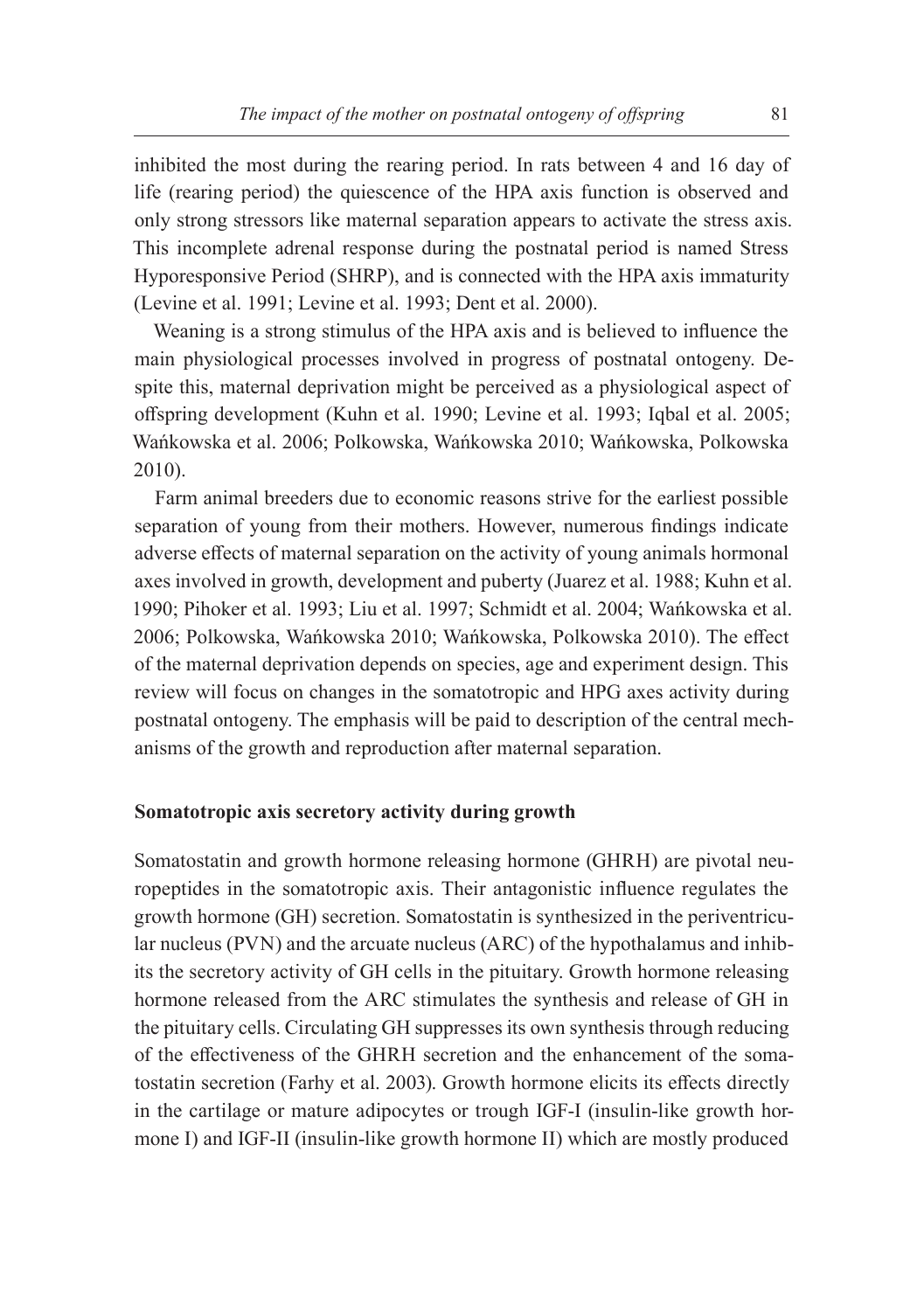in the liver. In general, GH stimulates protein synthesis, which is reflected by increased amino acid uptake and decreased protein oxidation levels. Moreover, GH increases lipolysis and glycogenolysis activity (Bak et al. 1991; Weltman et al. 1994).

Secretory activity of the somatotropic axis is strongly related to the progress of ontogeny. In rats the postnatal increase in the GH secretion is observed. When the maturation of the feedback mechanism in the somatotropic and hypothalamic-pituitary-gonadal (HPG) occurs the gradual fall in the GH release appears (Bermann et al. 1994). During puberty in rats high concentration of plasma GH is observed, however it does not reflect the velocity of growth but is a proof of it's important role in this period (Ojeda, Jameson 1977).

Functional development of the sheep somatotropic axis is completed after about 12 weeks of age and is independent of the photoperiod (Wańkowska et al. 2008b). In female lambs GH secretion decreases from early to late infancy (5–12 weeks of life). Weak ovariectomy effect on GH secretion during the rearing period proves the development of the feedback mechanism in the somatotropic axis of infantile lambs (Wańkowska et al. 2012). Somatostatin becomes the main factor regulating GH secretion during transition from early to middle infancy (from 5 to 9 weeks of age) (Wańkowska et al. 2012). Strong, inhibiting impact of somatostatin lasts to the 22 week of the lambs life and leads to diminished GH release (Wańkowska et al. 2008b). The mode of action of gonadal factors on GH secretion in lambs is through the suppressive effect of somatostatin, and this action decreases at the beginning of the juvenile period (Wańkowska et al. 2012). In male lambs, testicular hormones stimulate GH secretion from the neonatal to pubertal period. Similarly to female lambs the influence of gonadal hormones on the somatotropic axis activity increases after weaning (Wańkowska 2012). As recently suggested (Wańkowska 2012; Wańkowska et al. 2012), GH seems to participate in the control of ovine gonads development during the juvenile period of ontogeny.

Numerous changes in the regulation of offspring's growth appear during the postnatal ontogeny. Maturation of the feedback mechanism within the somatotropic axis caused by increasing impact of gonadal factors is a key process controlling growth and onset of puberty (Wańkowska 2012; Wańkowska et al. 2012).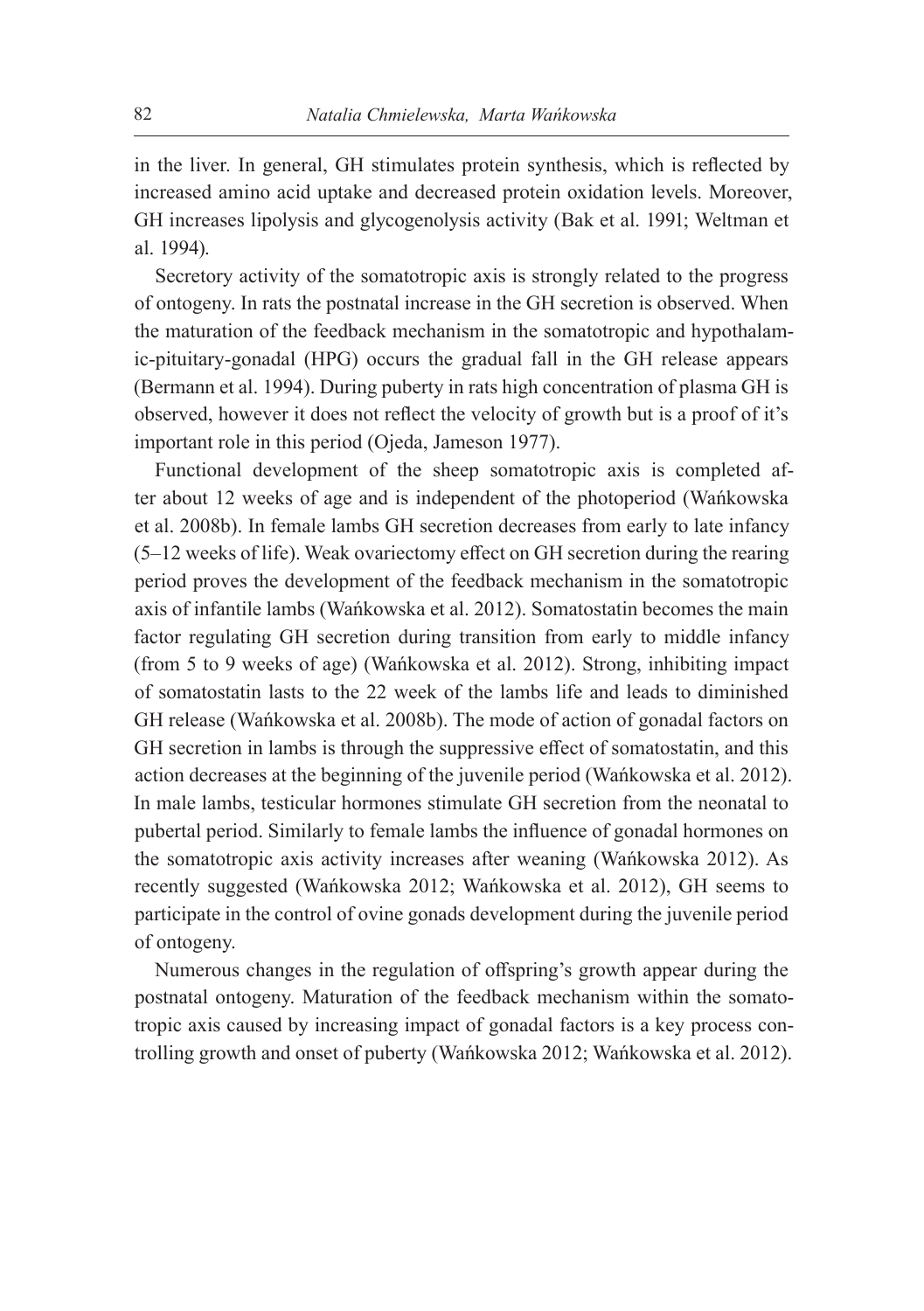## **Gonadotropic axis secretory activity during the rearing period and onset of puberty**

The main function of the HPG axis is to regulate reproduction. Gonadotrophin-releasing hormone (GnRH) is synthesized in the hypothalamus and stimulates the luteinizing hormone (LH) and follicle-stimulating hormone (FSH) secretion in the pituitary gland. Gonadotrophins potentiate synthesis of the estrogens and progesterone, which influence ovary follicle development. Furthermore, LH and FSH enhance androgens secretion, which are overriding hormones in spermatogenesis.

Activity of the HPG axis changes during the postnatal ontogeny and depends on many factors. Pivotal elements influencing the HPG axis activity are gonadal hormones as an internal environmental factor (Jansen 1982; Veldhuis et al. 2006; Wańkowska et al. 2008a; Wańkowska et al. 2010a; Wańkowska et al. 2010b) and keeping and later mother-infant ties interruption as an external environmental factor (Wańkowska, Polkowska 2006).

In rats pituitary gland, populations of LH and FSH containing cells and the amount of mRNA for both hormones increases gradually from the infantile to juvenile period. In the next stages only the number of LH containing cells increases until puberty (Jansen 1982).

In the infantile sheep, the activity of the HPG axis, manifested by the secretion of LH and FSH, is increased. The growing and mostly inhibiting impact of ovarian factors on the gonadotrophic hormones secretion in sheep is observed during the functional development of the HPG axis (Wańkowska et al. 2010a). Diminished plasma concentration of LH in the infantile period is necessary for morphological and functional development of ovaries before gonadal maturation (Wańkowska et al. 2010a). In the juvenile period, plasma LH and FSH levels increase as a result of the estrogen negative feedback declining (Wańkowska et al. 2010a). During the rearing period a high activity of the HPG axis is observed in male lambs. A decreased activity of the HPG axis in the next developmental stages is the result of the increasing importance of testicular hormones in the regulation of gonadotrophins secretion. In lambs, the feedback mechanism of testicular hormones is fully developed in the period preceding puberty (in 12 weeks of age) (Wańkowska et al. 2010b).

In animals with short-term ontogeny like rodents, systematic enhancement of the HPG axis activity finally leads to puberty (Jansen 1982). In animals with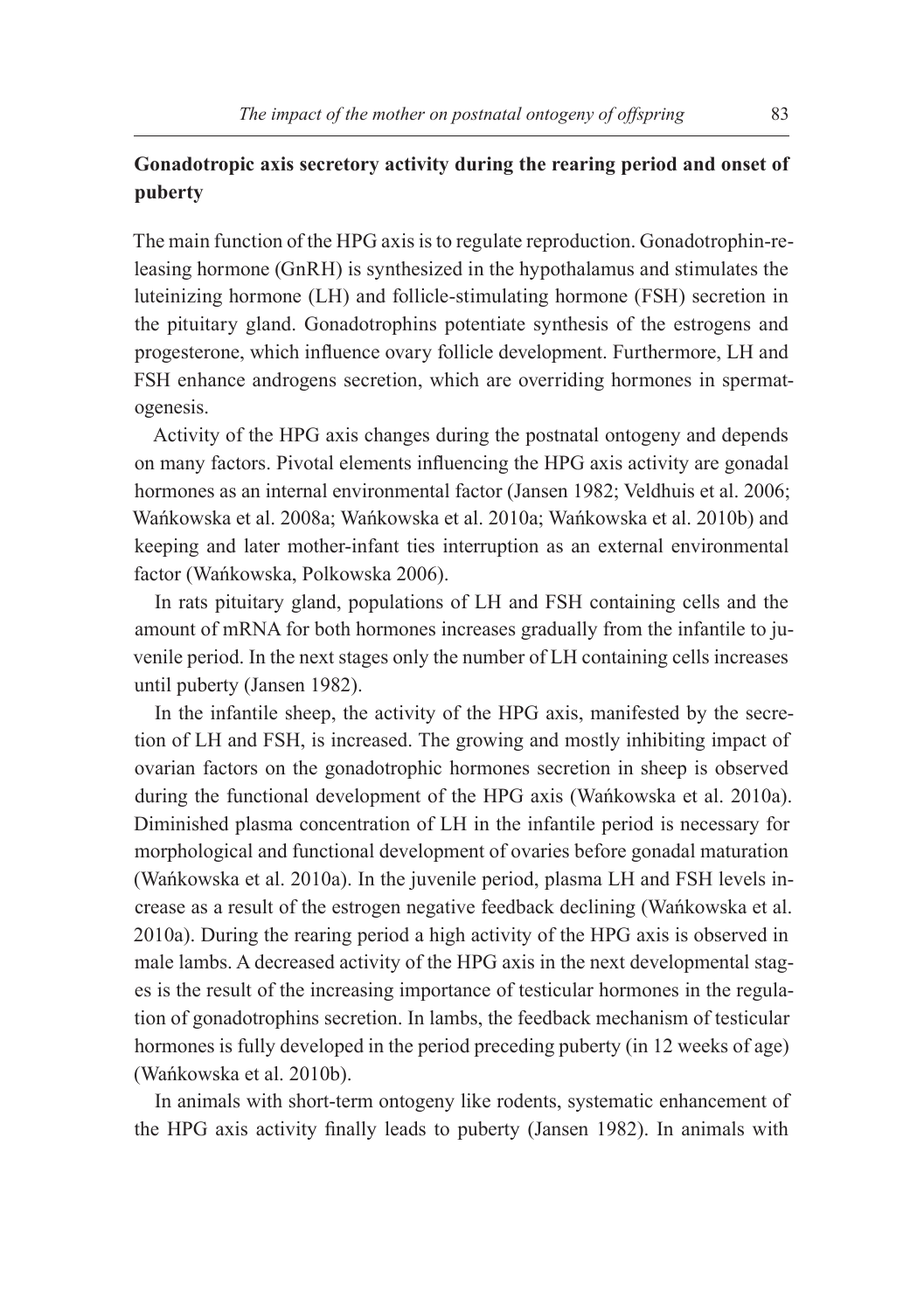long-term ontogeny like sheep, frequent changes in populations of gonadotrophes in the pituitary gland appear, which reflect the secretory pattern of LH and FSH (Wańkowska et al. 2010a; Wańkowska et al. 2010b).

#### **Interactions of the HPG and somatotropic axis**

Processes of growth and reproduction are closely related. Physiological connections between the HPG and the somatotropic axis are basis for their interactions. In the hypothalamus of rodents physical connections between the somatostatinergic and GnRH neurons was shown (Bhattarai et al. 2010; Koyama et al. 2012). It was further observed that somatostatin not only inhibits the GH secretion, but also decreases the activity of the GnRH neurons. Several findings also indicate the ability of somatostatin to regulate GnRH neurons function (Bhattarai et al. 2010; Koyama et al. 2012).

Colocalization of the hypothalamic neurons synthesizing the somatostatin and GnRH as well as the estrogen receptor  $\alpha$  (ER $\alpha$ ) expression in somatostatinergic neurons (Scanlan et al. 2003) seems to be an important aspect of interactions between both axes (Bhattarai et al. 2010; Koyama et al. 2012).

In adult sheep, 70% of perikarya in the ventromedial nucleus (VMN) and 13% of perikarya in the ARC that synthesize somatostatin express ERα. Estrogen receptor α plays a prominent role in the transmission of preovulatory signals (Scanlan et al. 2003). Somatostatin intracerebral infusions resulted in decreased GnRH and LH release in sheep. Additionally, it is assumed that somatostatin may be involved in the signal transduction induced by estradiol feedback to GnRH neurons in the preoptic area in adult sheep (Pillon et al. 2004).

Our findings in sheep indicate that the gonadal factors modulate mechanisms within the somatotropic axis in lambs before and after weaning to synchronize the somatic growth with gonadal development (Wańkowska 2012; Wańkowska et al. 2012).

#### **Biology of stress**

Stress is the organism's reaction to the stressor resulting in physiological and/or behavioral changes in the multiple functions of the body. The appearance of physical or psychoemotional stress factors mobilizes the hypothalamus direct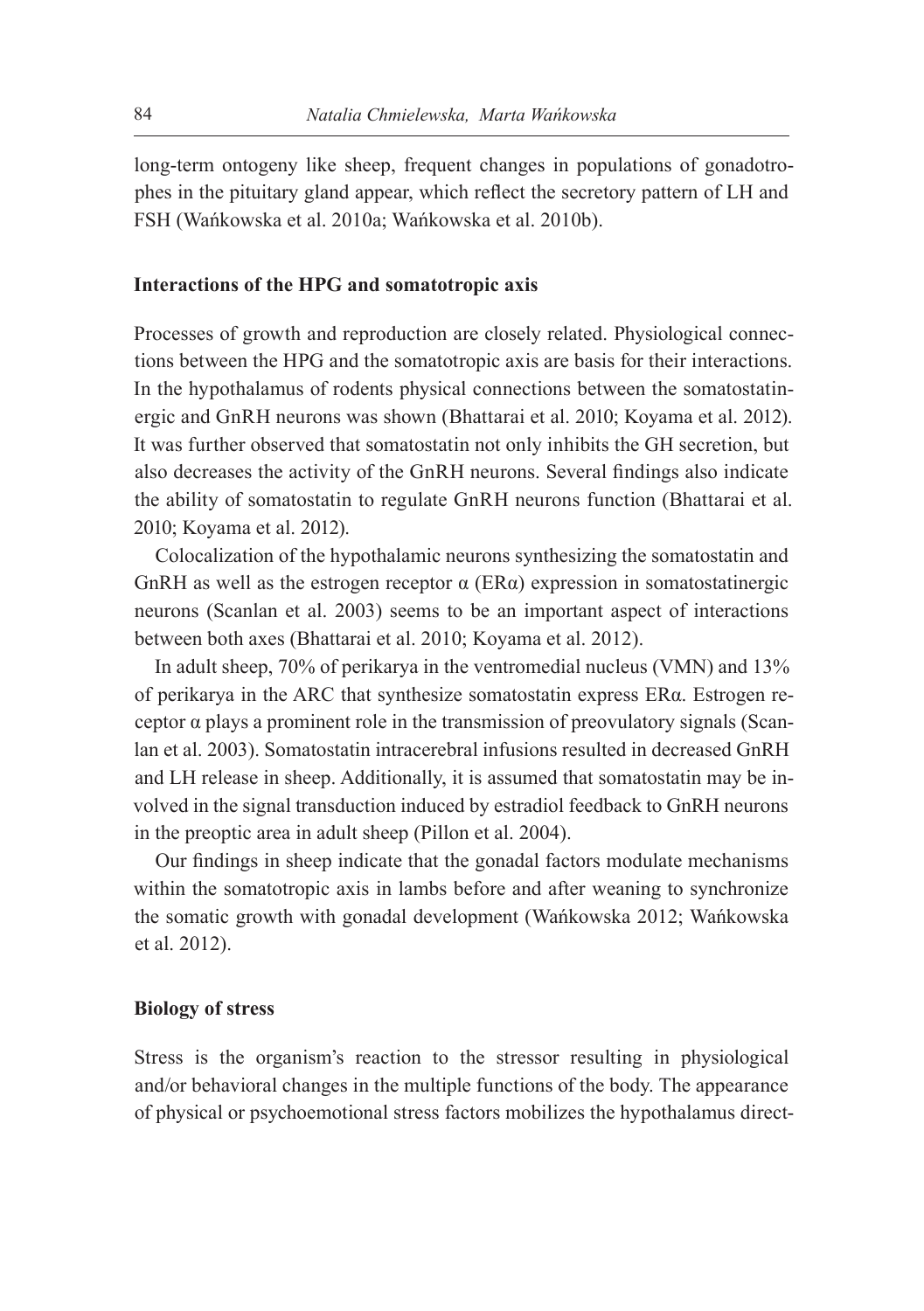ly or indirectly to activate the autonomic and/or endocrine cascades of the stress response (McEwen 2000).

Physiological response to stress factors is associated with the activation of the autonomic nervous system sympathetic-adrenomedullary (SAM) and the HPA axis (McEwen 2000). The SAM system is responsible for fight/flight reactions and is activated in the first seconds after risk onset. The SAM system is responsible for synthesis and release of catecholamines adrenaline and noradrenaline, which mobilize the organism to rapid metabolic changes and physical activity (Mitra, Sapolsky 2009).

Activation of the HPA axis is delayed and its effects persist longer than the SAM system. The HPA axis interacts with higher levels of the nervous system. The pivotal modulators of the HPA axis are corticotropin-releasing factor (CRF) and arginine-vasopressin (AVP) which are released from the PVN of the hypothalamus. In the anterior pituitary gland CRF and AVP stimulate the adrenocorticotropic hormone (ACTH) release, which positively influences glucocorticoid secretion (cortisol, corticosterone) in the adrenal cortex. Among important functions of glucocorticoids are generation of glucose sources through protein degradation by hepatic gluconeogenesis, increase of the lipolysis and energy mobilization from fatty acids.

Evolution has provided additional physiological mechanisms of the stress reaction to ensure proper adaptation of the organism to stress conditions. The hypothalamus has a direct neural pathway with the adrenal medulla. Activation of the hypothalamus causes adrenal medulla stimulation and extra secretion of adrenaline and noradrenaline, which reinforce the function of the SAM system (McEwen 2000).

The stress reaction involves other centers, systems and structures of the brain. These include the locus coeruleus, which additionally activates the SAM system, the dopaminergic system responsible for the modulation of emotional responses and learning, serotoninergic system associated with depression, aggressive behavior and anxious feelings and the hippocampus playing a key role in memory processes. All of these systems participate in the modulation of the HPA axis function (Vermetten, Bremner 2002; Mitra, Sapolsky 2009).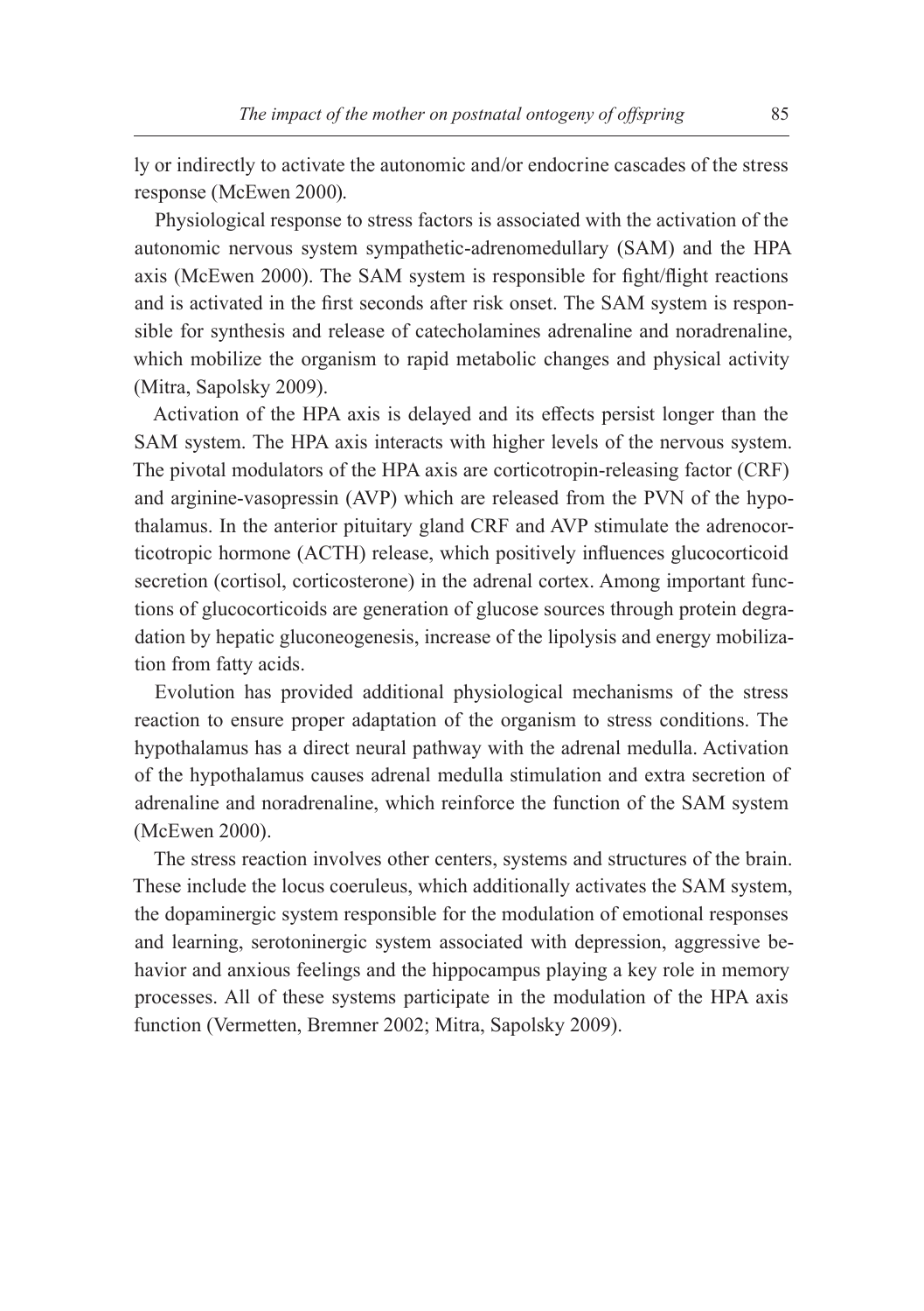## **The hypothalamic-pituitary-adrenal axis activity during maternal deprivation**

Maternal deprivation influences offspring's HPA axis function (Fig. 1). In young rats, separation from the mother activates the HPA axis, which is expressed by increased plasma concentration of ACTH and glucocorticoids (Levine, Wiener 1988). Neonatal mother-offspring ties interruption resulted in decreased amount of mRNA CRF in hypothalamus and increased level of mRNA of GR in hippocampus of young rats (Liu et al. 1997).



Figure 1. The effect of the maternal deprivation on the HPA axis activity in rodents and sheep during ontogeny (Levine, Wiener 1988; Pihoker et al. 1993; Plotsky, Meaney 1993; Liu et al. 1997; Sevi et al. 1999; Wańkowska et al. 2006; Chen et al. 2012; Lajud et al. 2012). Increased ↑ ; Decreased ↓ amount or concentration of the chosen components of the HPA axis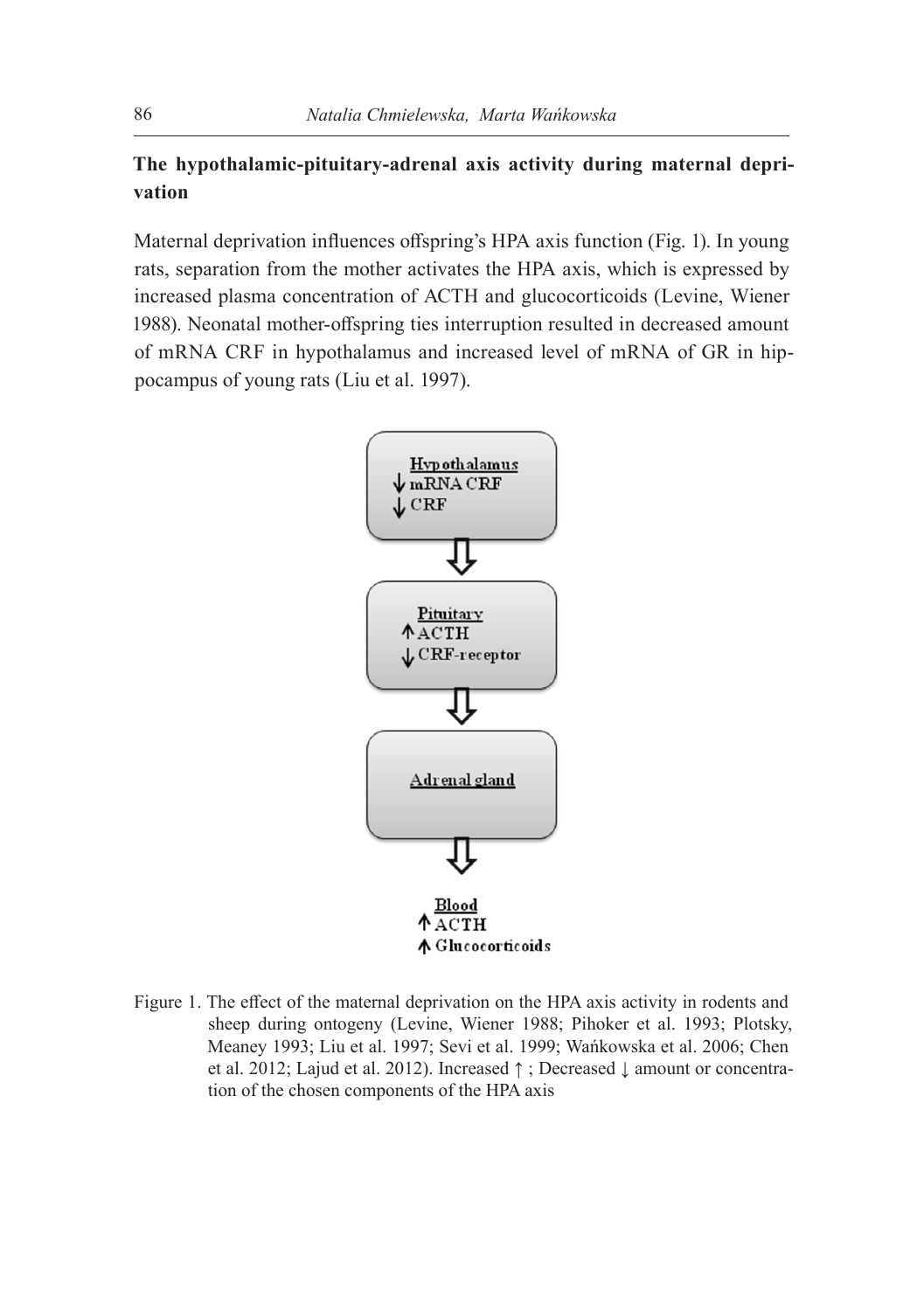A different response of the HPA axis was shown to be dependent on the age of rats subjected to maternal separation. No changes in the pituitary sensitivity to CRF, and a decreased amount of CRF in the hypothalamus were observed after a 24-hours separation from the mother in 10-day-old rats. However, in the same experimental design, no changes in the hypothalamus CRF and a diminished amount of the CRF receptor in the pituitary gland were noted in 18-day-old rats (Pihoker et al. 1993).

Numerous studies clearly suggest the influence of neonatal handling on neuroendocrine responses in adult life. Greater sensitivity of the HPA axis was shown in rats subjected to maternal separation in response to the subsequent stressful experiences (Levine et al. 1991). In female adult rats which experienced maternal separation the changes in all researched markers of HPA axis activity (corticosterone levels, CRF mRNA levels in the PVN and glucocorticoid receptor density in the hippocampus) was observed (Aisa et al. 2008). Rats subjected to maternal separation between 2 and 13 days of life showed a higher synthesis of mRNA CRF in the hypothalamus in adulthood (Plotsky, Meaney 1993; Chen et al. 2012). In plasma of adult rats which neonatally experienced maternal separation elevated basal and stress-induced corticosterone levels were observed (Lajud et al. 2012).

In maternally deprived mice, time dependent activation of the HPA axis was observed. At first an increased plasma concentration of ACTH was noted, and next an increased plasma concentration of corticosterone was observed. The highest HPA axis activity connected with the enhancement of cortisol and ACTH release occurred between 4 and 8 hours after separation from the mother. However, after 12 hours of maternal separation the concentration of the HPA axis hormones fell, which was connected with the activation of feedback mechanisms (Schmidt et al. 2004).

Social isolation is supposed to cause the strongest reactions of the HPA axis of offspring in the studies concerning the impact of psychoemotional stressors on cortisol secretory activity in lambs (Mears, Brown 1997). Likewise, increased cortisol release was shown in lambs subjected to early maternal deprivation (Sevi et al. 1999). Furthermore, in lambs weaned at 12 weeks of age an increased release of CRF from the nerve terminals in the median eminence and accumulation of ACTH in the pituitary gland were observed (Wańkowska et al. 2006). Cieślak et al. (2015) showed a sex-dependent differences in cortisol secretion in lambs subjected to maternal deprivation. In female lambs maternal deprivation caused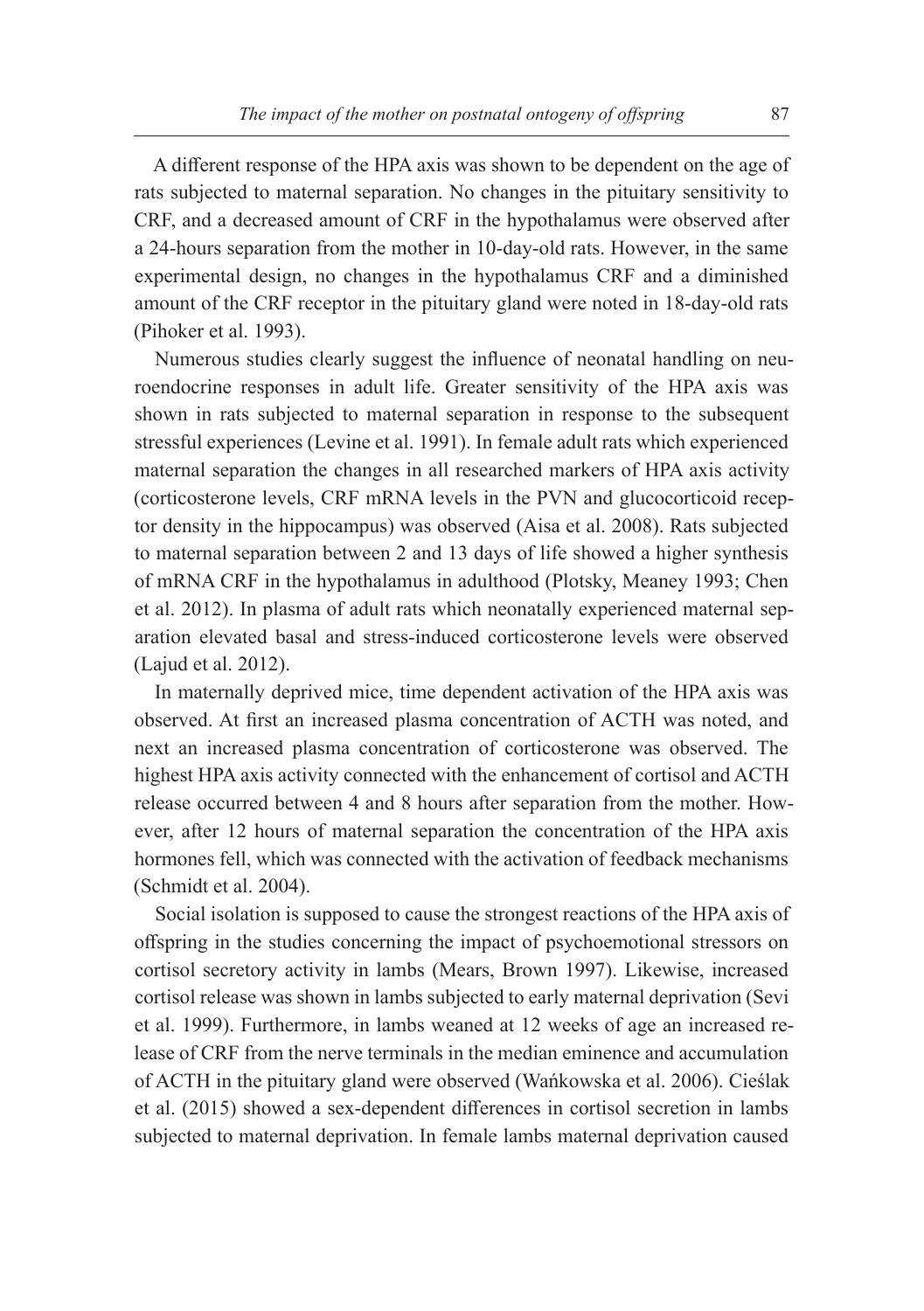the stimulation of cortisol secretion in all examinated periods  $(9<sup>th</sup>, 12<sup>th</sup>, 16<sup>th</sup>$  week of life). In male lambs stimulating effect of the maternal deprivation in  $9<sup>th</sup>$  week of life has changed on inhibiting impact in 12<sup>th</sup> and 16<sup>th</sup> weeks of life (Tab. 1).

In summary, early maternal deprivation influences the HPA of young mammals. Observed changes differ depending on the species, age or sex of maternally deprived animals. Effects of maternal deprivation may persist for a long time and have consequences in subsequent stages of mammalian life (Levine et al. 1991; Plotsky, Meaney 1993; Aisa et al. 2008; Chen et al. 2012; Lajud et al. 2012).

#### **Somatotropic axis activity during maternal deprivation stress**

Available data confirms the impact of stress factors on the somatotropic axis functions in the offspring. An increased number of somatostatin immunoreactive cells in the hypothalamus and decreased GH secretion in maternally deprived rats was shown (Juarez et al. 1988). Kuhn et al. (1990) also observed a diminished plasma GH level in rats subjected to maternal separation. This change however was reversible and after reuniting the offspring with the mother, plasma GH of young rats reverted back to the initial level. Furthermore, Katz et al. (1996) noted that overstimulation of the serotonin neurons caused the reduction of GHRH neurons activity of the hypothalamus and finally leads to diminished GH secretion during maternal separation.

It was observed that low plasma GH concentration during maternal separation stress in rodents may influence growth. In maternally deprived infantile rats, somatic growth indicators such as: body weight, nose-rump length, tail length and head length were defined. Moreover all tested parameters of growth were decreased (Dhungel 2007). Additionally, a decreased daily weight gain in rats subjected to interruption of mother-offspring ties was shown (Jurcovicova et al. 1998; Barreto et al. 2013).

Similarly to rats, maternal deprivation affects the somatotropic axis in sheep. The short-term effect of weaning involves enhancement of GH secretion via restraining of somatostatin output in lambs (Polkowska, Wańkowska 2010). In the response of the somatotropic axis of lambs subjected to maternal deprivation sex-dependent differences were noticed. In plasma of female lambs subjected to maternal deprivation stress increased concentration of GH in 9 weeks of life and the fall of concentration in 12 week of life was observed. In male lambs the stimulus effect of the maternal deprivation on GH secretion has been maintained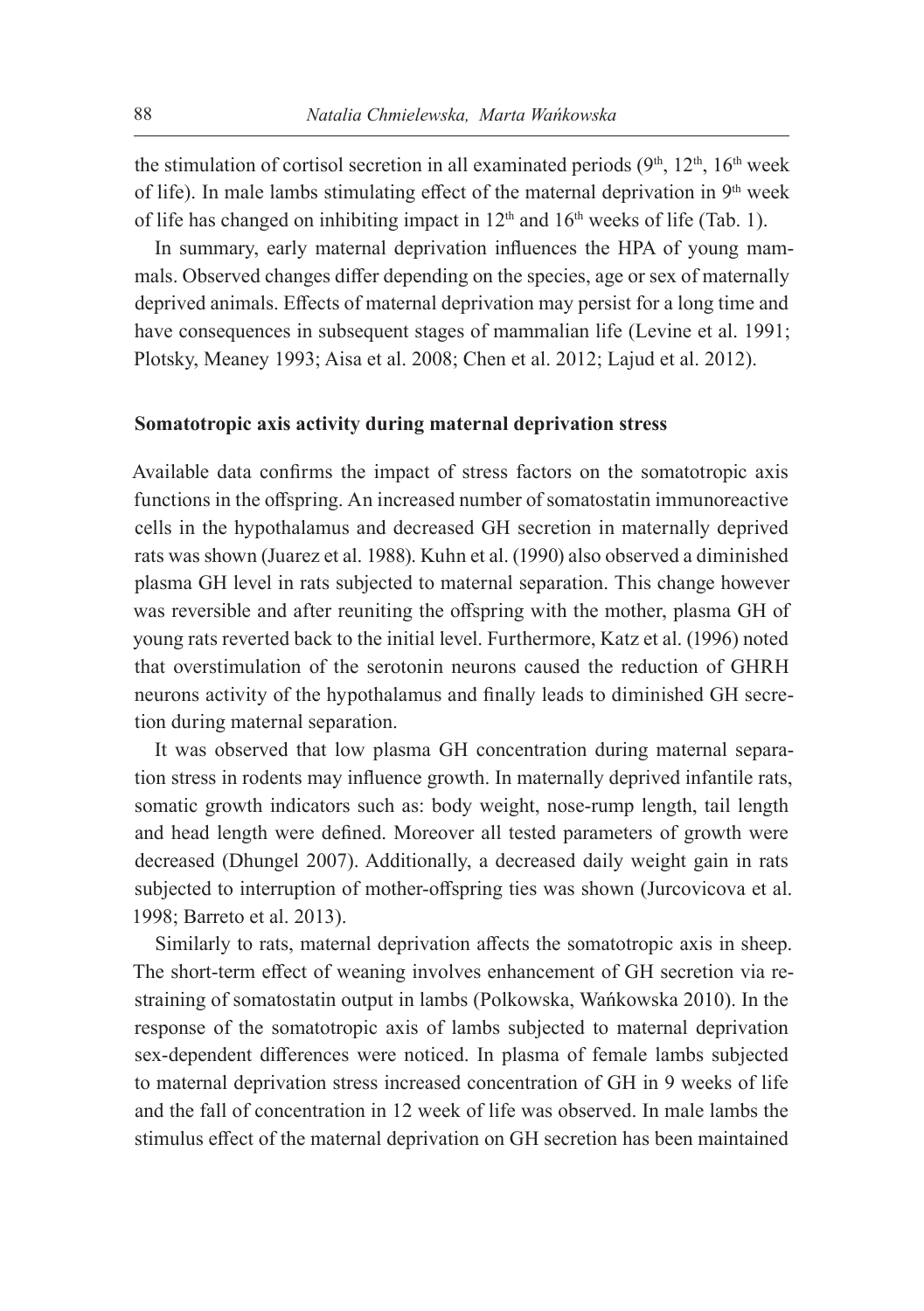until 12 weeks of life. After this period decreased secretion of GH was observed (Tab. 1) (Cieślak et al. 2015).

Summarizing, in rats during stress of maternal deprivation GH secretion is diminished (Juarez et al. 1988; Kuhn et al. 1990). However, there is not enough data considering the somatotropic axis function during the maternal deprivation in the other species to draw unequivocal conclusions (Polkowska, Wańkowska 2010). However it is hypothesized, that among others players CRF, which decreases GH secretion *in vitro* could link stress and growth processes (Colao et al. 1994). Furthermore, neuropeptide Y (NPY) which is also released in stress conditions, and which neurons were colocalizated with the somatostatin neurons (Iqbal et al. 2005), seems to modulate the somatotropic axis function during maternal deprivation (Polkowska, Wańkowska 2010).

#### **Influence of the maternal deprivation on the HPG axis activity**

Numerous reports describe the impact of physical and psychoemotional stress on the HPG activity in mammals (Warren, Fried 2001; Genazzani 2005; Wańkowska et al. 2006; Wańkowska, Polkowska 2010). The effect of stress is prominent on the pituitary gland level (Wańkowska et al. 2006; Fathollahi et al. 2013). Stress may influence gonadotrophin release by modification of the GnRH secretion, by changes of GnRH receptor numbers in the pituitary cells or by influencing estrogen feedback mechanisms (Brann, Mahesh 1991; Wańkowska, Polkowska 2010).

The short-term effect of maternal deprivation in lambs involves the changes in secretion of gonadotrophic hormones in the pituitary due to restraining of GnRH output (Wańkowska et al. 2006; Wańkowska, Polkowska 2010; Polkowska, Wańkowska 2010). In male lambs subjected to maternal deprivation diminished LH secretion during all examinated periods (9, 12 and 16 weeks of age) was observed. Inhibiting impact of the maternal deprivation on the LH secretion in female lambs started at 12 weeks of age and pertained to 16 weeks of age. Secretion of the FSH was increased in male lambs after maternal deprivation in all examinated periods, furthermore in female lambs subjected to maternal separation diminished FSH secretion was observed in 9 weeks of age and increased FSH concentration in 12 an 16 weeks of age was noted (Tab. 1) (Cieślak et al. 2015).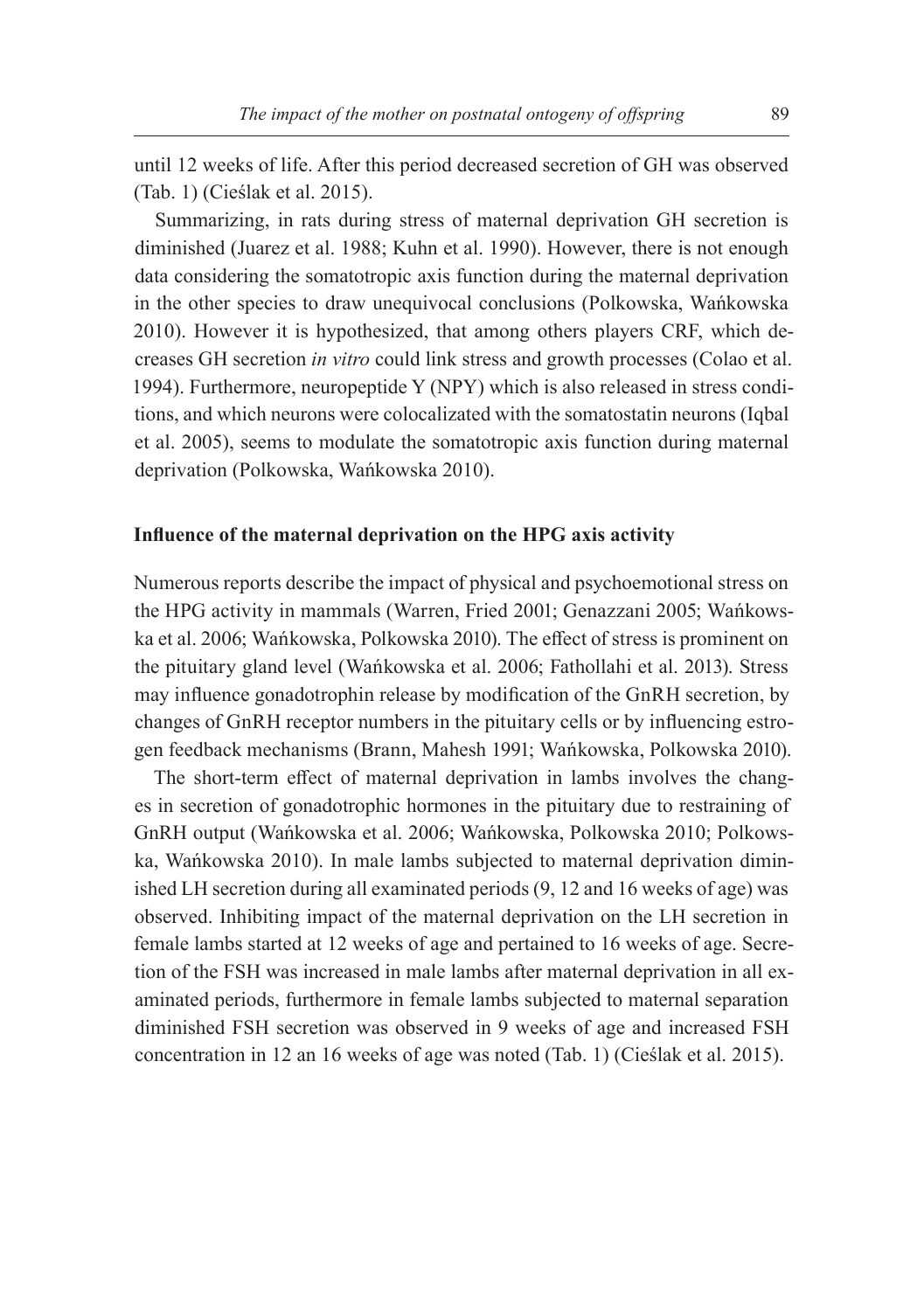Table 1. The schematic presentation of the cortisol, GH, LH and FSH secretory pattern during the postnatal transition to puberty in lambs subjected to maternal deprivation (Cieślak et al. 2015). ↑ Stimulation; ↓ Inhibition, = No effect on hormone secretion

|            | 9 weeks of life |  | 12 weeks of life |  | 16 weeks of life |  |
|------------|-----------------|--|------------------|--|------------------|--|
|            |                 |  |                  |  |                  |  |
| Cortisol   |                 |  |                  |  |                  |  |
| GH         |                 |  |                  |  |                  |  |
|            |                 |  |                  |  |                  |  |
| <b>FSH</b> |                 |  |                  |  |                  |  |

There are not many data describing functioning of the HPG axis during the maternal deprivation. Existing data however demonstrate the responsiveness of the HPG axis of adult sheep subjected to psychoemotional stress (Przekop et al. 1988; Polkowska, Przekop 1992). Examination of the effect of timedepending, footshock stress in the adult anestrous sheep revealed the increased GnRH accumulation in the median eminence and the medial preoptic area (MPOA). This may indicate for the suppression of the release processes in the response to stressor (Przekop et al. 1988).

The data concerning the impact of maternal deprivation on the HPG axis activity in other species is scanty. In male rodents maternal separation altered peripubertal testosterone secretion (Bodensteiner et al. 2014). Available data, however, shows a high vulnerability of the HPG axis to stress conditions in young and adult animals.

#### **Summary**

Studies on the determination of the effect of the maternal deprivation on rodent offspring physiology and behavior which have started in the 50's have contributed to the development of this field of research in the next decades. There is a lot of data focused on the influence of maternal separation on behavior and the HPA axis activity of young rodents during separation and in their later life. However, data describing the impact of maternal deprivation on the functioning of pivotal hormonal axes involved in growth, development and puberty in rodents and in other species are scarce. In particular, there is a need to perform experiments on domestic animals. Obtained results could be a source of information about the mechanisms underlying effects of maternal separation on the somatotropic and the HPG axis function in which are believed to be closer to human physiology than rodents.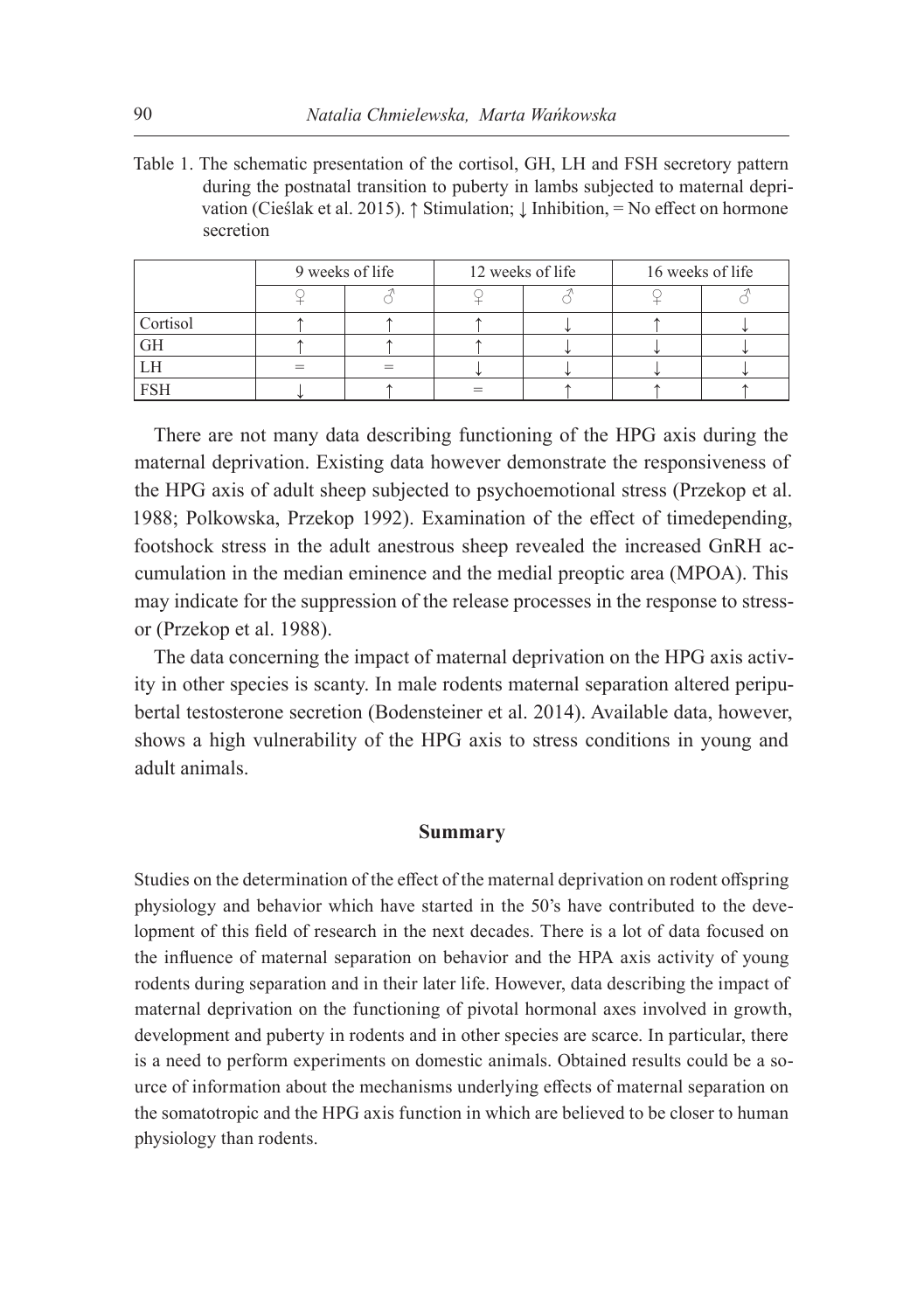#### **References**

- Aisa B., Tordera R., Lasheras B., Rio J., Ramirez M.J. 2008. Effects of maternal separation on hypothalamic-pituitary-adrenal responses, cognition and vulnerability to stress in adult female rats. *Neuroscience*, 154: 1218–1226.
- Agmo A., Barreau S., Lemaire V. 1997. Social motivation in recently weaned rats is modified by opiates. *Develop. Neurosci*. 19: 505–520.
- Bak J.F., Moller N., Schmitz O. 1991. Effects of growth hormone on fuel utilization and muscle glycogen synthase activity in normal humans. *Am. J. Physiol*. 260: 736–742.
- Barreto G.C., Brito S.N.M., Messias K.B., Augusto R.S., Martins O.A. 2013. Induction of hyper-reactivity to stress by maternal separation in rat of the Wistar strain. *Pubvet*, 7, unpaginated.
- Bermann M., Jaffe C.A., Tsai W., DeNott-Friberg R., Barkan A.L. 1994. Negative feedback regulation of pulsatile growth hormone secretion by insulin-like growth factor I. Involvement of hypothalamic somatostatin. *J. Clin. Invest*, 94: 138–145.
- Bhattarai J.P., Kaszas A., Park S.A., Yin H., Park S.J., Herbison A.E., Han S.K., Abraham I.M. 2010. Somatostatin inhibitions of gonadotropin-releasing hormone neurons in female and male mice. *Endocrinology*, 151: 3258–3266.
- Bodensteiner K.J., Christianson N., Siltumens A., Krzykowski J. 2014. Effects of early maternal separation on subsequent reproductive and behavioral outcomes in male rats. *J. Gen. Psychol*., 141: 228–246.
- Brann D.W., Mahesh V.B. 1991. Role of corticosteroids in female reproduction. *FASEB J*., 5: 2691–2698.
- Chen J., Evans A.N., Liu Y., Honda M., Saavedra J.M., Aguilera G. 2012. Maternal deprivation in rats is associated with corticotropin-releasing hormone (CRH) promoter hypomethylation and enhances CRH transcriptional responses to stress in adulthood. *J. Neuroendocrinol*., 24: 1055–1064.
- Cieślak M., Chmielewska N., Romanowicz K., Młynarczuk J., Wańkowska M. 2015. Sexdependent differences in the effect of early weaning on the chosen hormones secretion in sheep during the postnatal transition to puberty – Preliminary results. *Polish Journal of Veterinary Sciences*, 18 (1): 71–78.
- Colao A., Merola B., Ferone D., Calabrese M.R., Longobardi S., Spaziante R., Di Renzo G., Annunziato L., Lombardi G. 1994. Effect of corticotropin-releasing hormone administration on growth hormone levels in acromegaly: in vivo and in vitrostudies. *Eur. J. Endocrinol*., 131: 14–19.
- Dent G.W., Okimoto D.K., Smith M.A., Levine S. 2000. Stress-induced alterations in corticotropin-releasing hormone and vasopressin gene expression in the paraventricular nucleus during ontogeny. *Neuroendocrinology*, 71: 333–342.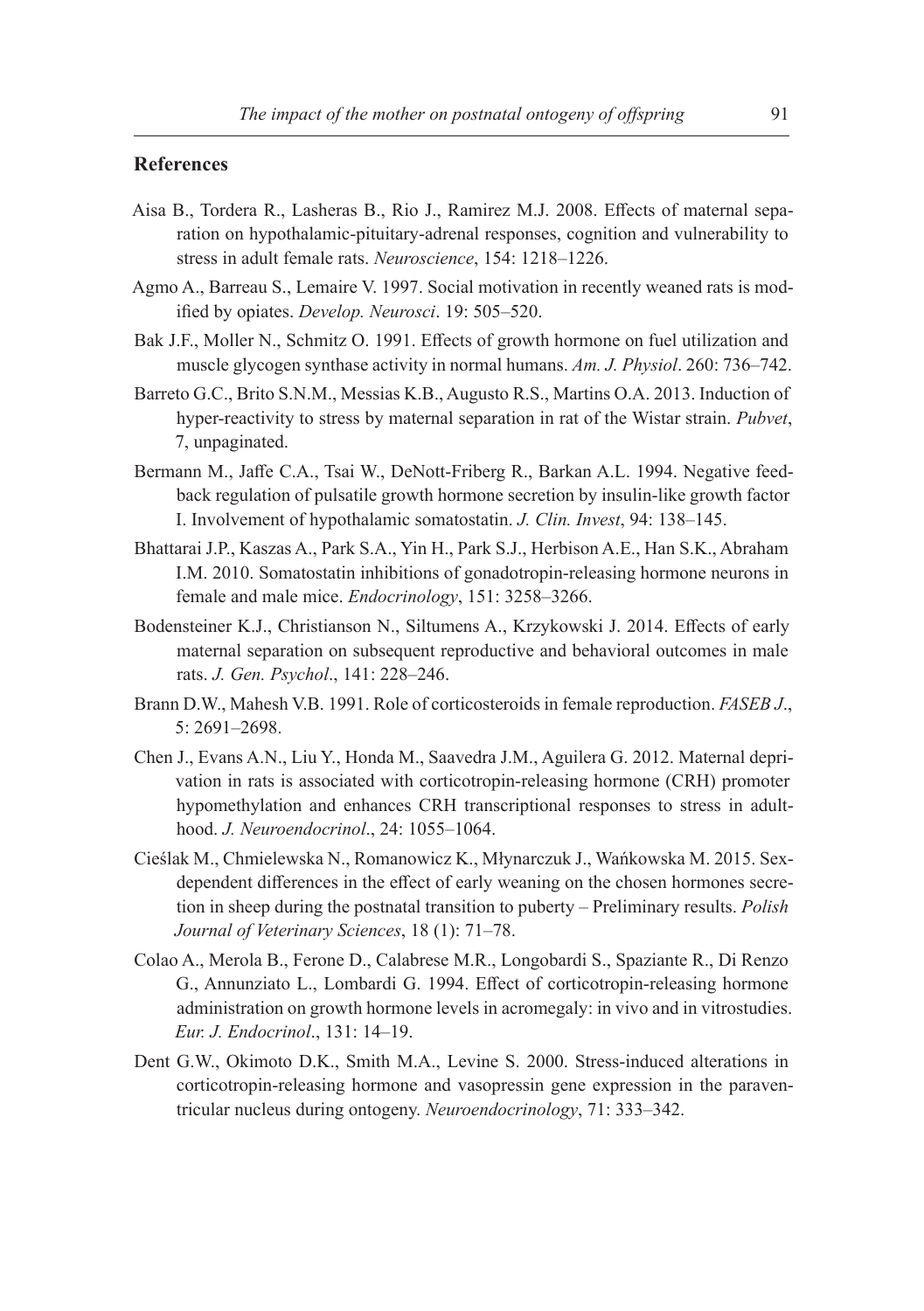- Dhungel S. 2007. Effect of maternal deprivation on growth of Wistar rats in preweaning period. *Kathmandu Univ. Med. J*., 5: 210–214.
- Ebling F.J.P. 2005. The neuroendocrine timing of puberty. *Reproduction*, 129: 675–683.
- Farhy L.S., Veldhuis J.D. 2003. Joint pituitary-hypothalamic and intrahypothalamic autofeedback construct of pulsatile growth hormone secretion. *Am. J. Physiol. Regul. Integr. Comp. Physiol*., 285: 1240–1249.
- Fathollahi A., Jasemi M., Saki G. 2013. Effect of noise stress on male rat fertility, and the protective effect of vitamins C and E on its potential effect. *Arab. J. Urol*., 11: 101–105.
- Fitzsimmons S.P., Evans M.K., Pearce C.L., Sherdian M.J., Wientzen R., Cole M.F. 1994. Immunoglobulin A subclasses in infants' saliva and in saliva and milk from their mothers. *J. Pediatr*., 124: 566–573.
- Genazzani A.D. 2005. Neuroendocrine aspects of amenorhea related to stress. *Pediatr. Endocrinol. Rev*., 2: 661–668.
- Iqbal J., Manley T.R., Ciofi P., Clarke I.J. 2005. Reduction in adiposity affects the extent of afferent projections to growth hormone-releasing hormone and somatostatin neurons and the degree of colocalization of neuropeptides in growth hormone-releasing hormone and somatostatin cells of the ovine hypothalamus. *Endocrinology*, 146: 4776–4785.
- Jansen H.G. 1982. Distribution and number of gonadotrophic cells in the pituitary gland of prepubertal female rats. *J. Endocrinol*., 94: 381–388.
- Juarez L.M., Meserve L.A. 1988. Modifications of hypothalamic content of growth hormone regulatory peptides in maternally deprived neonatal rats. *Growth Dev. Aging*, 52: 139–143.
- Jurcovicova J., Dobrakovova M., Zorad S. 1998. Repeated maternal deprivation alters behavioral pattern and attenuates prolactin response to mild stressor in adult male Wistar rat. *Endocr. Regul*., 32: 161–165.
- Kalin N.E., Shelton S.E., Lynn D.E. 1995. Opiate systems in mother and infant primates coordinate intimate contact during reunion. *Psychoneurendocrinology*, 20: 735–742.
- Katz L.M., Nathan L., Kuhn C.M., Schanberg S.M. 1996. Inhibition of GH in maternal separation may be mediated through altered serotonergic activity at 5-HT2A and 5-HT2C receptors. *Psychoneuroendocrinology*, 21(2): 219–235.
- Koyama M., Yin C., Ishii H., Sakuma Y., Kato M. 2012. Somatostatin inhibition of GnRH neuronal activity and morphological relationship between GnRH and somatostatin neurons in rats. *Endocrinology*, 152: 806–814.
- Kuhn C.M., Pauk J., Schenberg S.M. 1990. Endocrine responses to mother-infant separation in developing rats. *Dev. Psychobiol*., 23: 395–410.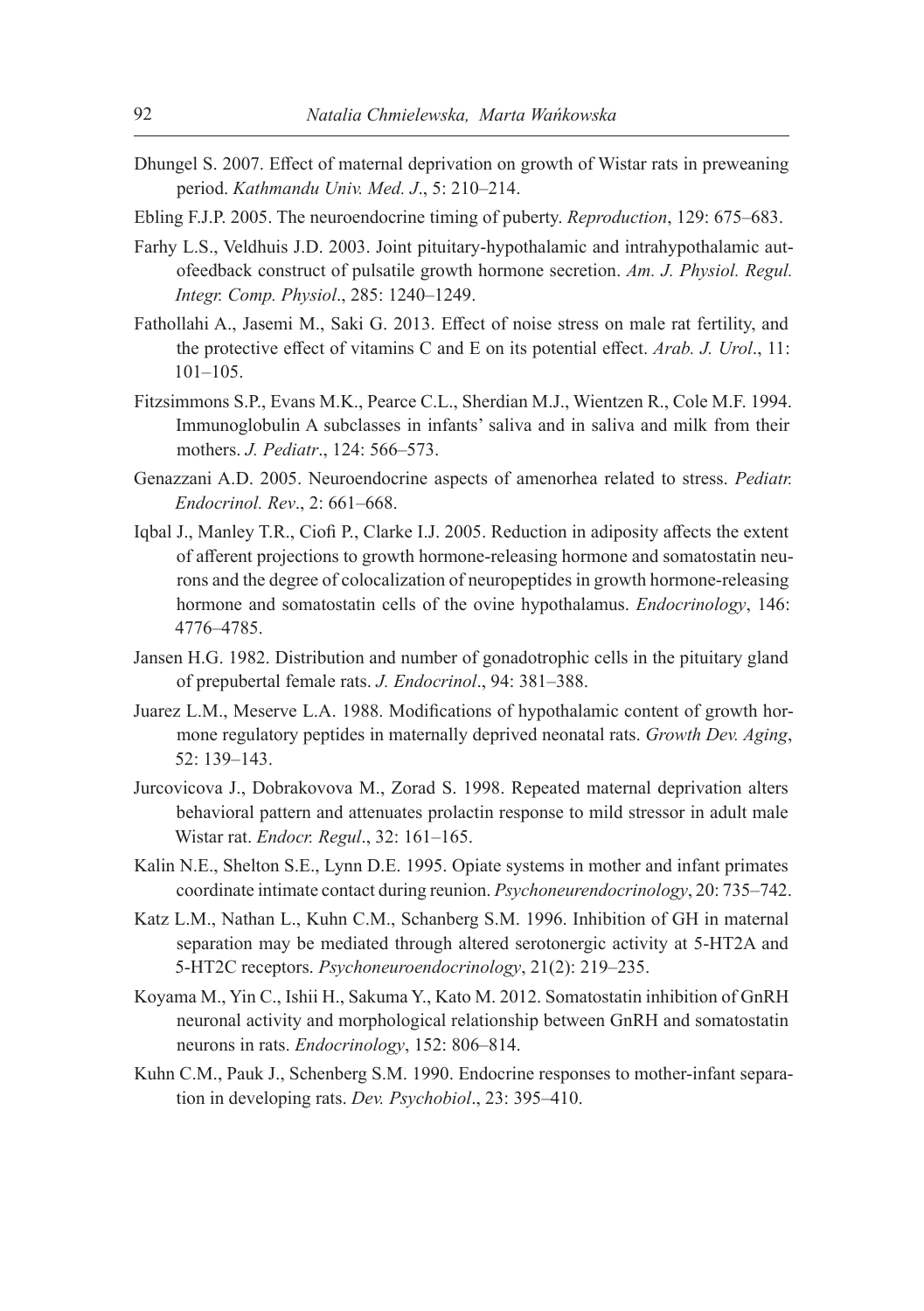- Lajud N., Roque A., Cajero M., Gutiérrez-Ospina G., Torner L. 2012. Periodic maternal separation decreased hippocampal neurogenesis without affecting basal corticosterone during the stress hyporepsonsive period, but alters HPA axis and coping behavior in adulthood. *Psychoneuroendocrinology*, 37 (3): 410–420.
- Levine S., Wiener S.G. 1988. Psychoendocrine aspects of mother-infant relationship in nonhuman primates. *Psychoneuroendocrinology*, 13: 143–154.
- Levine S., Huchton D.M., Wiener S.G., Rosenfeld P. 1991. Time course of the effect of maternal deprivation on the hypothalamic-pituitary-adrenal axis in the infant rat. *Dev. Psychobiol*., 24: 547–558.
- Levine S., Wiener S.G., Coe C.L. 1993. Temporal and social factors influencing behavioral and hormonal responses to separation in mother and infant squirrel monkeys. *Psychoneuroendocrinology*, 4: 297–306.
- Liu D., Diorio J., Tannenbaum B., Caldji C., Francis D., Freedman A., Sharma S., Pearson D., Plotsky P.M., Meaney M.J. 1997. Maternal care, hippocampal glucocorticoid receptors, and hypothalamic-pituitary-adrenal responses to stress. *Science*, 277: 1659–1662.
- McEwen B.S. 2000. Stress, Definitions and Concepts of. Encyclopedia of stress, Volume 3. Academic Press. *Endocrinology and Metabolism*, 73: 1031–1037.
- Mears G.J., Brown F.A. 1997. Cortisol and β-endorphin responses to physical and psychological stressors in lambs. *Can. J. Anim. Sci*., 77: 689–698.
- Mitra R., Sapolsky R.M. 2009. Effects of enrichment predominate over those of chronic stress on fear-related behavior in male rats. *Stress*, 12: 305–312.
- Ojeda S.R., Jameson H.E. 1977. Developmental patterns of plasma and pituitary growth hormone (GH) in the female rat. *Endocrinology*, 100: 881–889.
- Pillon D., Caraty A., Fabre-Nys C., Lomet D., Cateau M., Bruneau G. 2004. Regulation by estradiol of hypothalamic somatostatin gene expression: possible involvement of somatostatin in the control of LH secretion in the ewe. *Biol. Reprod*., 71: 38–44.
- Pihoker C., Owens M.J., Kuhn C.M., Schanberg S.M., Nemeroff C.B. 1993. Maternal separation in neonatal rats elicits activation of the hypothalamic-pituitary-adrenocortical axis: a putative role for corticotropin-releasing factor. *Psychoneuroendocrinology*, 18: 485–493.
- Polkowska J., Wańkowska M. 2010. Effects of maternal deprivation on the somatotrophic axis and neuropeptide Y in the hypothalamus and pituitary in female lambs. The histomorphometric study. *Folia Histochem. Cytobiol*., 48: 299–305.
- Polkowska J., Przekop F. 1992. Neuroendocrine responses to footshock stress in anoestrous ewes. *Stress-neuroendocrine and molecular approaches*. R Kvetnanski, R. McCarty, J. Axelrod (eds.). Gordon and Breach Science Publishers, Philadelphia, pp. 467–472.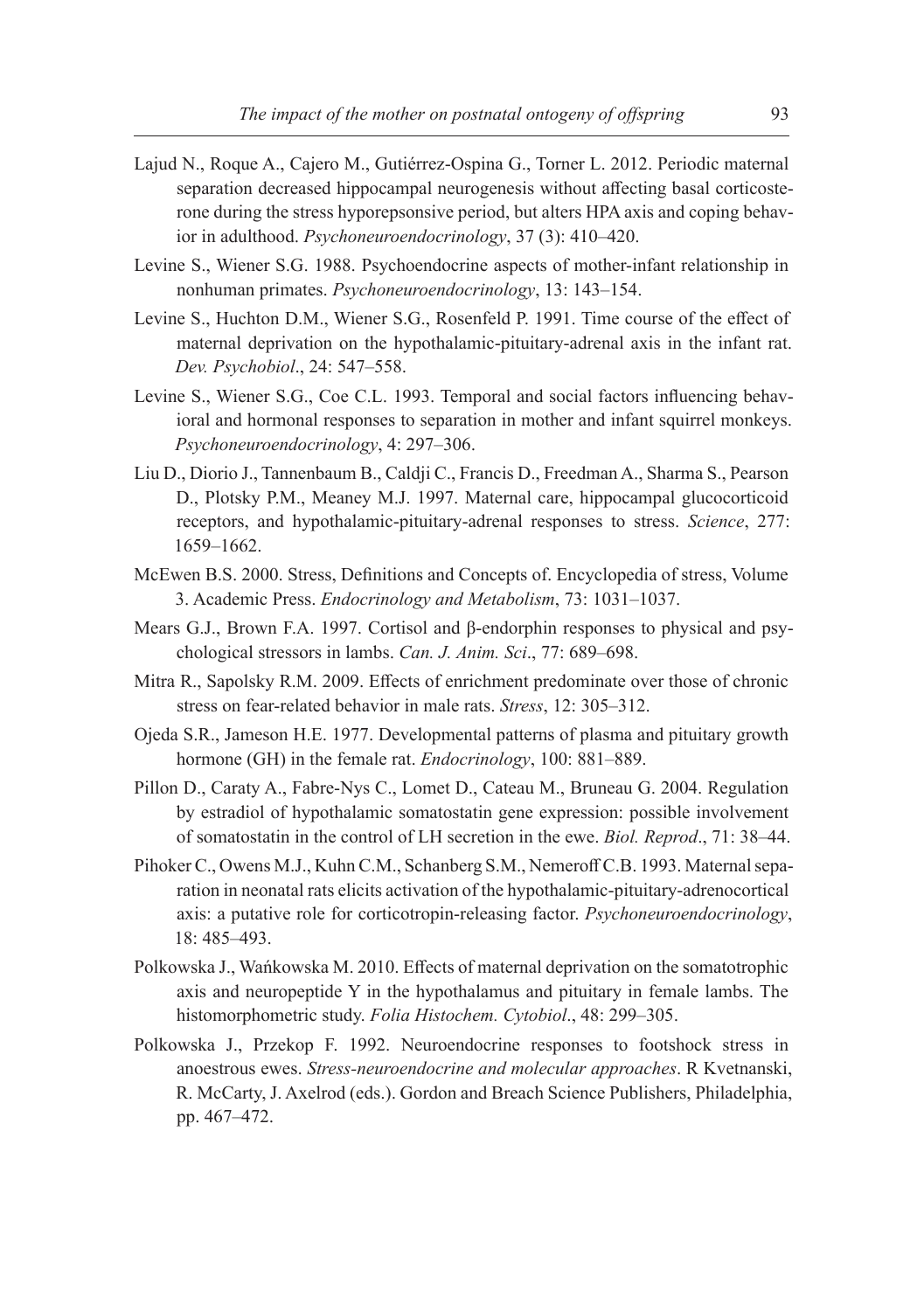- Plotsky P.M., Meaney M.J. 1993. Early, postnatal experience alters hypothalamic corticotrophin-releasing factor (CRF) mRNA, median eminence CRF content and stress-induced release in adult rats. *Mol. Brain Res*., 18 (3): 195–200.
- Przekop F., Polkowska J., Mateusiak K. 1988. The effect of prolonged stress on the hypothalamic luteinizing hormone-releasing hormone (LHRH) in the anoestrous ewe. *Exp. Clin. Endocr. Diab*., 91: 334–340.
- Scanlan N., Dufourny L., Skinner D.C. 2003. Somatostatin-14 neurons in the ovine hypothalamus: colocalisation with estrogen receptor  $\alpha$  and somatostatin-28 (1–12) immunoreactivity, and activation in response to estradiol. *Biol. Reprod*., 69: 1318– 1324.
- Schmidt M., Enthoven L., van Woezik J.H.G., Levine S., de Kloet E.R., Oitzl M.S. 2004. The dynamics of hypothalamus-pituitary-adrenal axis during maternal deprivation. *J. Neuroendocrionol*., 16: 52–57.
- Sevi A., Napolitano F., Casamassima D., Annicchiarico G., Quarantelli, De Paola R. 1999. Effect of gradual transition from maternal to reconstituated milk on behavioural, endocrine and immune responses of lambs. *Appl. Anim. Behav. Sci*., 64: 249–259.
- Smootherman W.P., Robinson S.R. 1992. Kappa opioid mediation of fetal responses to milk. *Behav. Neurosci*., 106: 396–407.
- Van Oers H.J.J., de Kloet E.R., Levine S. 1999. Persistent effects of maternal deprivation on HPA regulation can be reversed by feeding and stroking, but not by dexamethasone. *J. Neuroendocrinol*., 11: 581–588.
- Veldhuis J.D., Roemmich J.N., Richmond E.J., Bowers C.Y. 2006. Somatotropic and gonadotropic axes linkages in infancy, childhood, and the puberty-adult transition. *Endocr. Rev*., 27: 101–140.
- Vermetten E., Bremner J.D. 2002. Circuits and systems in stress. Preclinical studies. *Depress. Anxiety*, 15: 126–147.
- Wańkowska M., Polkowska J. 2006. The postnatal ontogeny of gonadotroph cells in the female sheep. Developmental patterns of synthesis, storage and release of gonadotrophic hormones. *J. Chem. Neuroanat*., 31: 130–138.
- Wańkowska M., Starzec A., Counis R., Polkowska J. 2006. Effects of maternal deprivation on the adrenocorticotrophic and gonadotrophic axes in the hypothalamo-pituitary unit of preweanling female sheep: the histomorphometric approach*. J. Chem. Neuroanat*., 31: 51–58.
- Wańkowska M., Misztal T., Romanowicz K., Wójcik-Gładysz A., Polkowska J. 2008a. The intrapituitary endocrine events during maturation and timing of puberty in the female sheep. *Anim. Reprod. Sci*., 105: 258–271.
- Wańkowska M., Romanowicz K., Polkowska J. 2008b. The neuroendocrine events during the ovine growth-promoted maturation: the developmental importance of hypophysiotrophic action somatostatin in ewes. *Anim. Reprod. Sci*., 109: 146–160.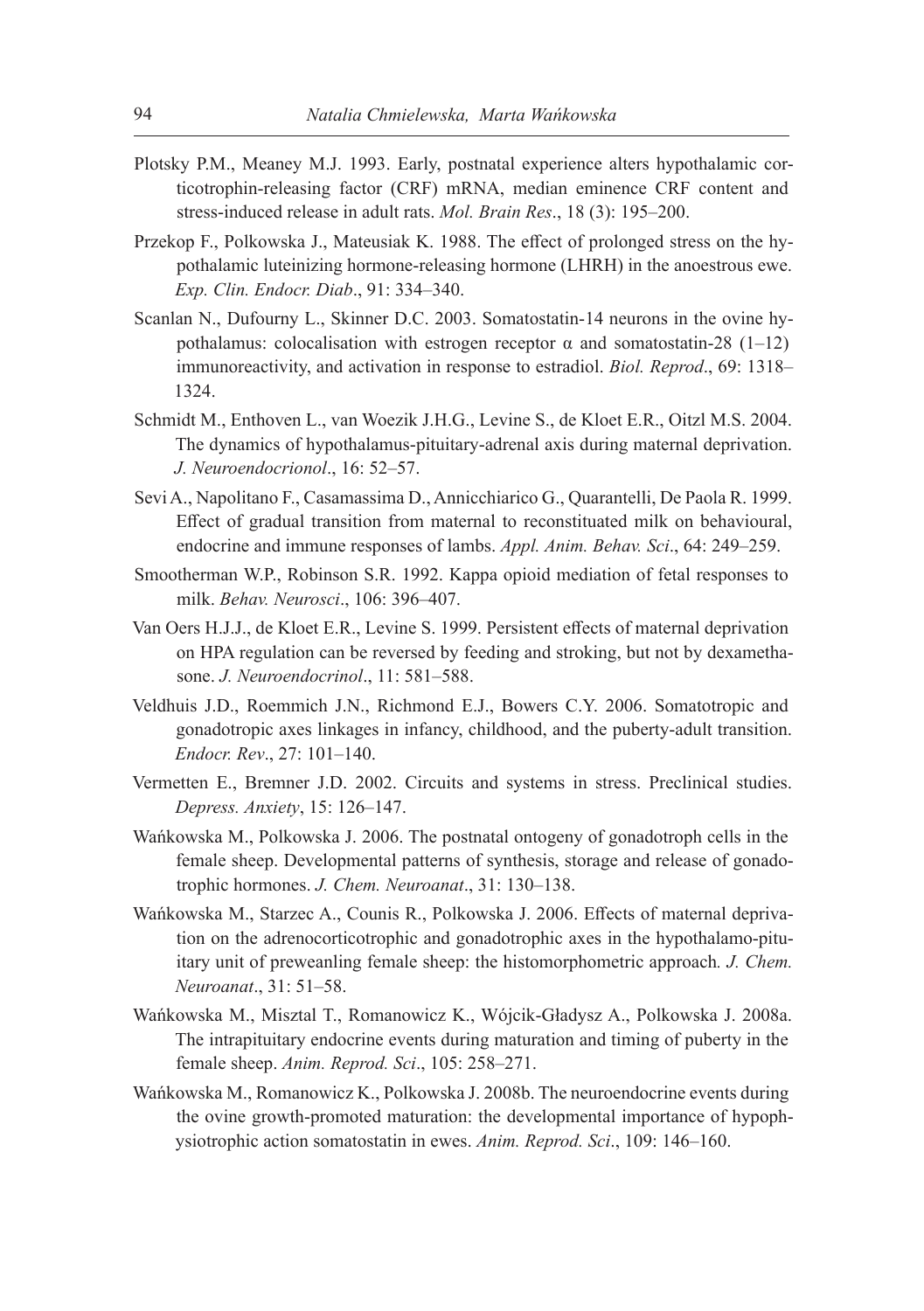- Wańkowska M., Polkowska J. 2010. Effects of maternal deprivation on the gonadotrophin-releasing hormone (GnRH) and GnRH-associated peptide neurobiology in lambs during the transition from infancy to prepuberty. *Folia Histochem. Cytobiol*., 48: 12–18.
- Wańkowska M., Polkowska J., Misztal T., Romanowicz K. 2010a. Influence of ovarian hormones on endocrine activity of gonadotroph cells in the adenohypophysis of lambs during postnatal transition to puberty. *Anim. Reprod. Sci*., 121: 84–93.
- Wańkowska M., Polkowska J., Wójcik-Gładysz A., Romanowicz K. 2010b. Influence of gonadal hormones on endocrine activity of gonadotroph cells in the adenohypophysis of male lambs during the postnatal transition to puberty. *Anim. Reprod. Sci*., 122: 342–352.
- Wańkowska M. 2012. Influence of testicular hormones on the somatostatin-GH system during the growth promoted transition to puberty in sheep. *Theriogenology*, 77: 615–627.
- Wańkowska M., Polkowska J., Misztal T., Romanowicz K. 2012. The influence of ovarian factors on the somatostatin-growth hormone system during the postnatal growth and sexual development in lambs. *Anim. Reprod. Sci*., 133: 77–85.
- Warren M.P., Fried J.L. 2001. Hypothalamic amenorrhea. The effects of environmental stresses on the reproductive system: a central effect of the central nervous system. *Endocrin. Metab. Clin*., 30: 611–629.
- Weltman A., Weltman J.Y., Hartman M.L., Abbott R.D., Rogol A.D., Evans W.S., Veldhuis J.D. 1994. Relationship between age, percentage body fat, fitness, and 24-hours growth hormone release in health young adults: effects of gender. *J. Clin. Endocr. Metab*., 78: 543–548.

### **Wpływ matki na aktywność wydzielniczą układu podwzgórze-przysadka-nadnercza, układu podwzgórze-przysadka-gonady oraz układu somatotropowego potomstwa w trakcie postnatalnej ontogenezy**

#### **Streszczenie**

W trakcie odchowu przy matce, większość procesów fizjologicznych młodego ssaka znajduje się pod kontrolą matczyną. Oznacza to, że matka znosi wpływ czynników środowiska zewnętrznego na rozwijające się potomstwo. Przerwanie odchowu przy matce aktywuje układ podwzgórze-przysadka-nadnercza (z ang. *hypothalamus-pituita-*